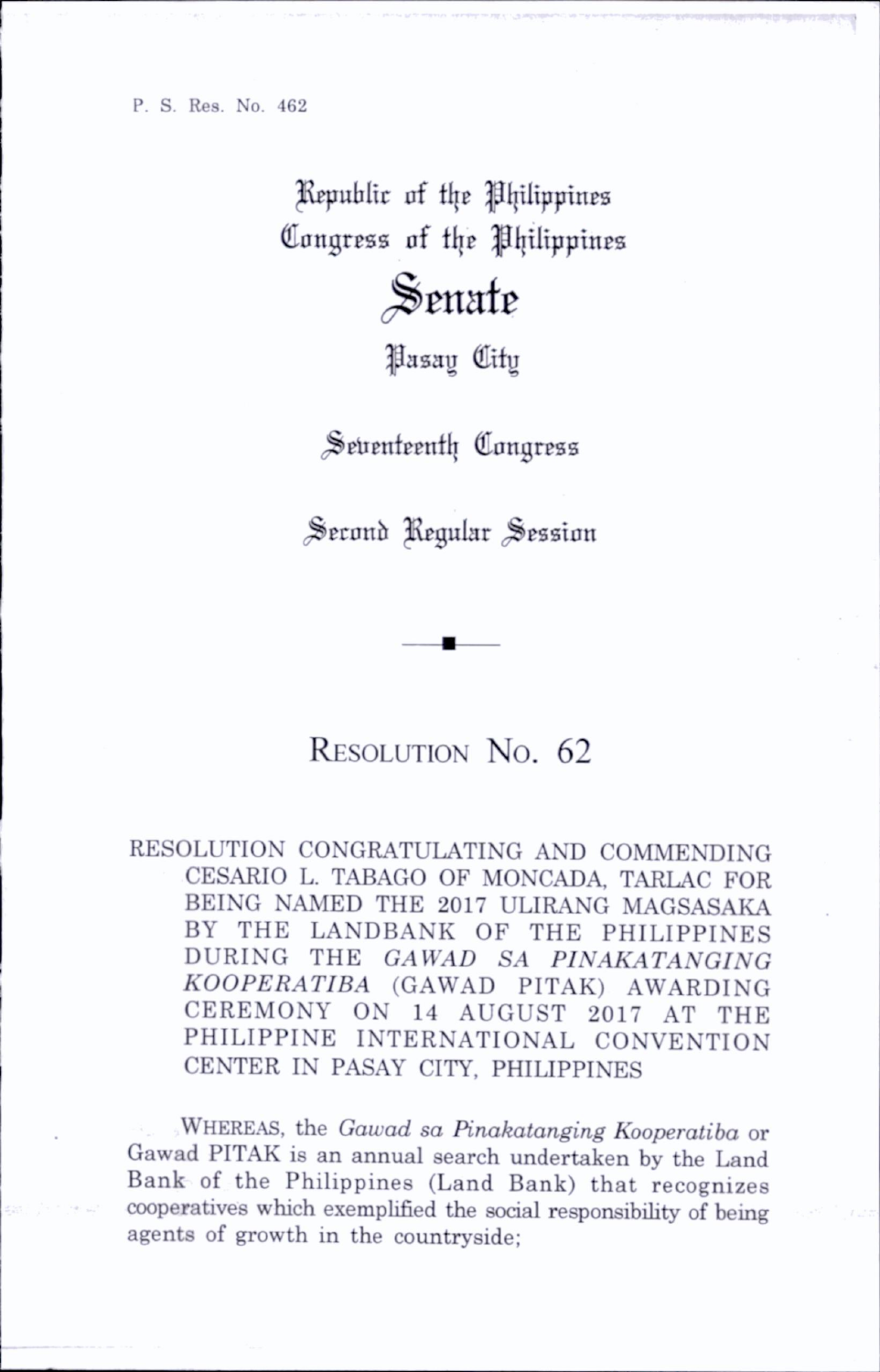Whereas, launched in 1990, the Gawad PITAK is the country's most prestigious award for cooperatives and is awarded to Land Bank-assisted cooperatives in the country that serve as effective channels in providing support, financial or technical, to the economic endeavors of small farmers, fisherfolk and other marginalized sectors in our society;

WHEREAS, nominated farmer entrepreneurs for the Ulirang Magsasaka award were evaluated via table and field vahdation conducted by the Technical Working Group (TWG) composed of Land Bank personnel and representatives from the Senate, House of Representatives, Department of Agrarian Reform (DAR), Department of Agriculture (DA), and the Cooperative Development Authority (CDA);

WHEREAS, after the evaluation, the Program Management Committee (PMC) deliberated on the assessment made by the TWG and endorsed shortlisted farmer entrepreneurs to the Board of Judges (BOJ) for judging by this year's panel headed by the Chairman of the Senate Committee on Cooperatives as Chairperson, with Representative Rico B. Geron, the Chairman of the House Committee on Cooperatives Development as Co-Chairperson, Mr. Alex V. Buenaventura, President and CEO of the Land Bank of the Philippines as Vice Chairperson, and members - DA Secretary Manuel F. Pinol, DAR Secretary Rafael V. Mariano, and CDA Chairman Orlando R. Ravanera;

Whereas, the Ulirang Magsasaka award is given to exceptional farmer entrepreneurs who have excelled in their farming business operations and have contributed to community development, with this year's award going to Mr. Cesario L. Tabago of Moncada, Tarlac;

Whereas, a Civil Engineer by profession, this year's awardee found his calling in farming in 1998 where he started from three (3) hectares of land planting crops such as yellow  $corn.$  palay, turnips, onion, and sweet potato  $-$  the last earning him the monicker Camote King;